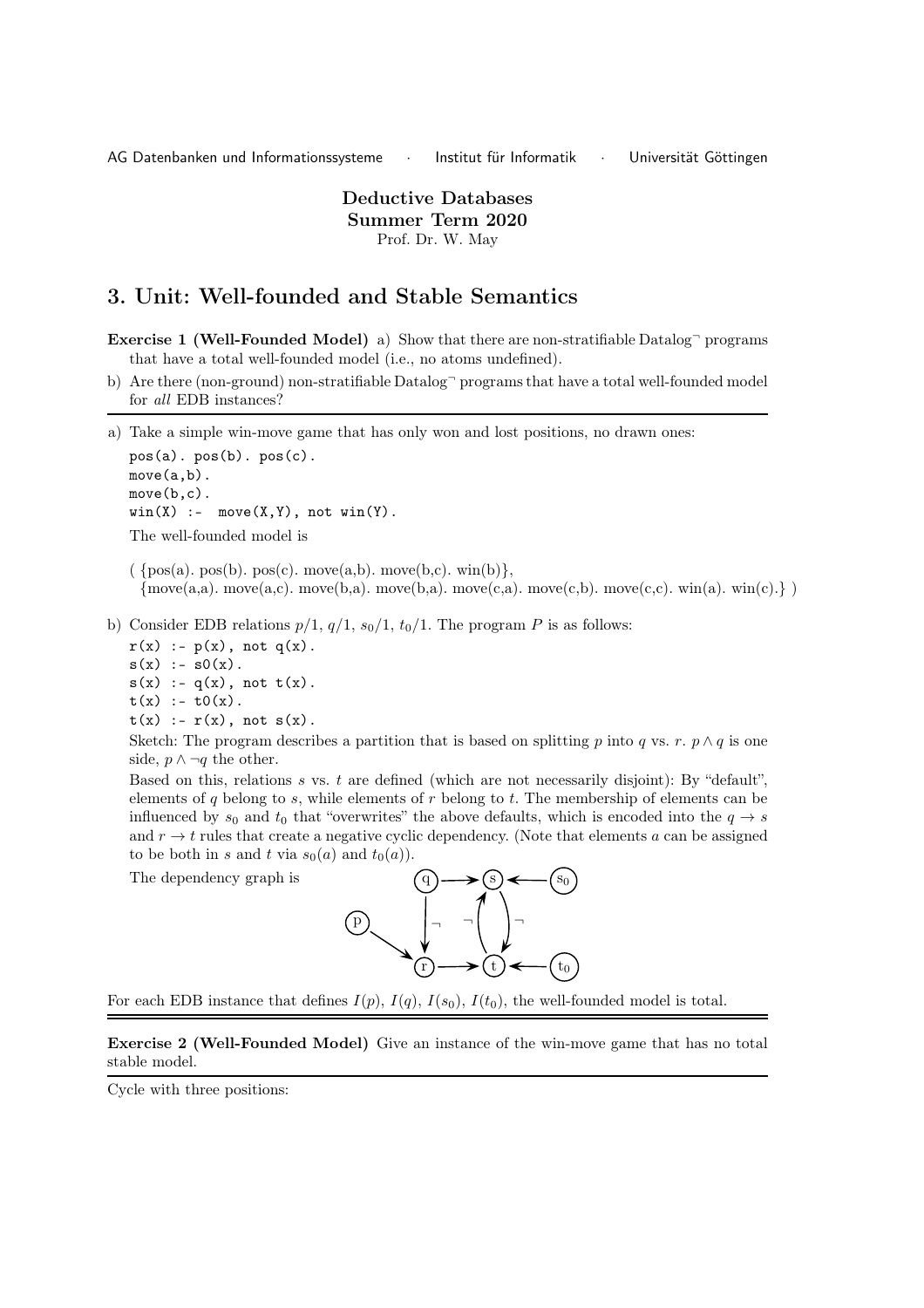

```
win(X) :- move(X,Y), not win(Y).
lose(X) :- pos(X), not win(X).pos(a).
pos(b).
pos(c).
move(a,b).
move(b,c).
move(c,a).
% lparse -n 0 -d none --partial winmovenontotal1.s |smodels
```

```
[Filename: winmovenontotal1.s]
```
The only stable model is  $M$  with

$$
val_M(win(a)) = val_M(win(b)) = val_M(win(b)) = u,
$$
  
\n
$$
val_M(lose(a)) = val_M( lose(b)) = val_M(lose(b)) = u.
$$

In general: any cycle with an odd number of positions, and where no position is lost due to an exit from the cycle.



```
win(X) :- move(X,Y), not win(Y).
lose(X) :- pos(X), not win(X).pos(a1).
pos(b1).
pos(c1).
pos(d1).
move(a1,b1).
move(b1,c1).
move(c1,a1).
move(c1,d1).
pos(a2).
pos(b2).
pos(c2).
pos(d2).
pos(e2).
move(a2,b2).
move(b2,c2).
```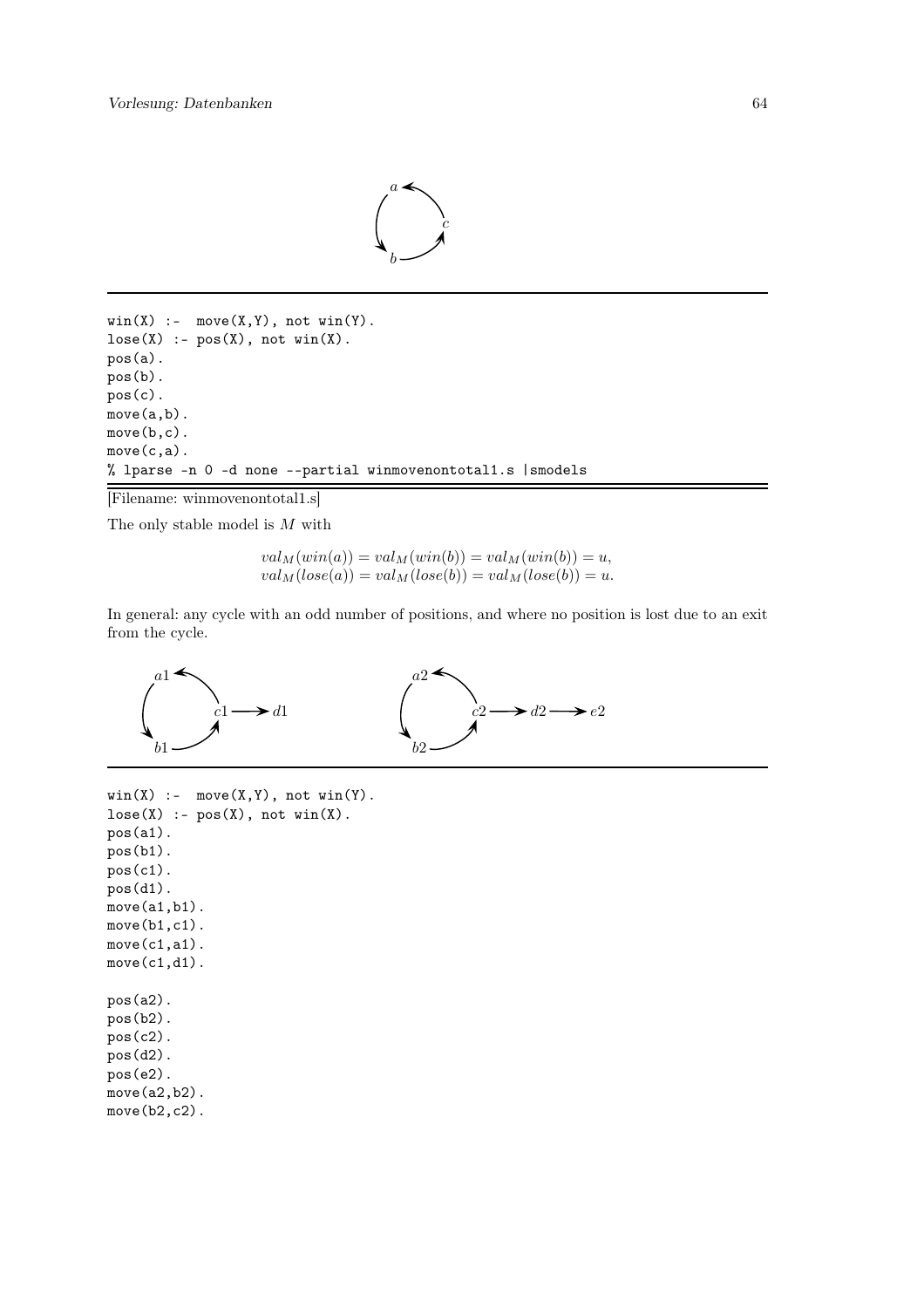```
move(c2,a2).
move(c2,d2).
move(d2,e2).
% lparse -n 0 -d none --partial winmovenontotal2.s |smodels
```
[Filename: winmovenontotal2.s]

In the "1" game, the exit makes  $d_1$  a losing position and thus  $c_1$  is a winning position (move to  $d_1$ ). Thus,  $b_1$  is lost and  $a_1$  is won.

In the "2" game, the exit makes  $e_1$  lost and  $d_1$  won, but  $c_1$  is not lost, since the player will move to  $a_1$  and stay in the cycle.

Note: a minimal such example ist a win-move game with only a single node and move:

 $win(X) := move(X,Y)$ , not  $win(Y)$ . pos(a). move(a,a).

Exercise 3 (Well-Founded Model) Consider again the win-move game from the lecture:



Consider to start the Alternating Fixpoint Computation for the rules  $win(X)$ : - move $(X,Y)$ , not win(Y).

 $lose(X) :- pos(X), not win(X).$ 

with  $\mathcal{H}_0$  as

- some atoms that are correct:  $\log(k)$ , win(b), win(d)
- some atoms that contradict the well-founded model of the above game: win(f), lose(c), win(m).

(it is often called "seed" when starting an iterative algorithm with some initial values)

- Note: lose is actually not used in any rule body; interpreting lose as  $\neg$  win does also not contain any information for the seed, since  $\neg$  win is assumed to hold by default.
	- $\rightarrow$  in general, any negative seed does not have any consequence.
- So the seed is mainly an underestimate, and only the positive atoms add some flavour of overestimate.

The first reduct,  $P_{\mathcal{H}_0}$  contains the following rules (all rules vor pairs x, y s.t. there is no move from  $x$  to  $y$  are omitted):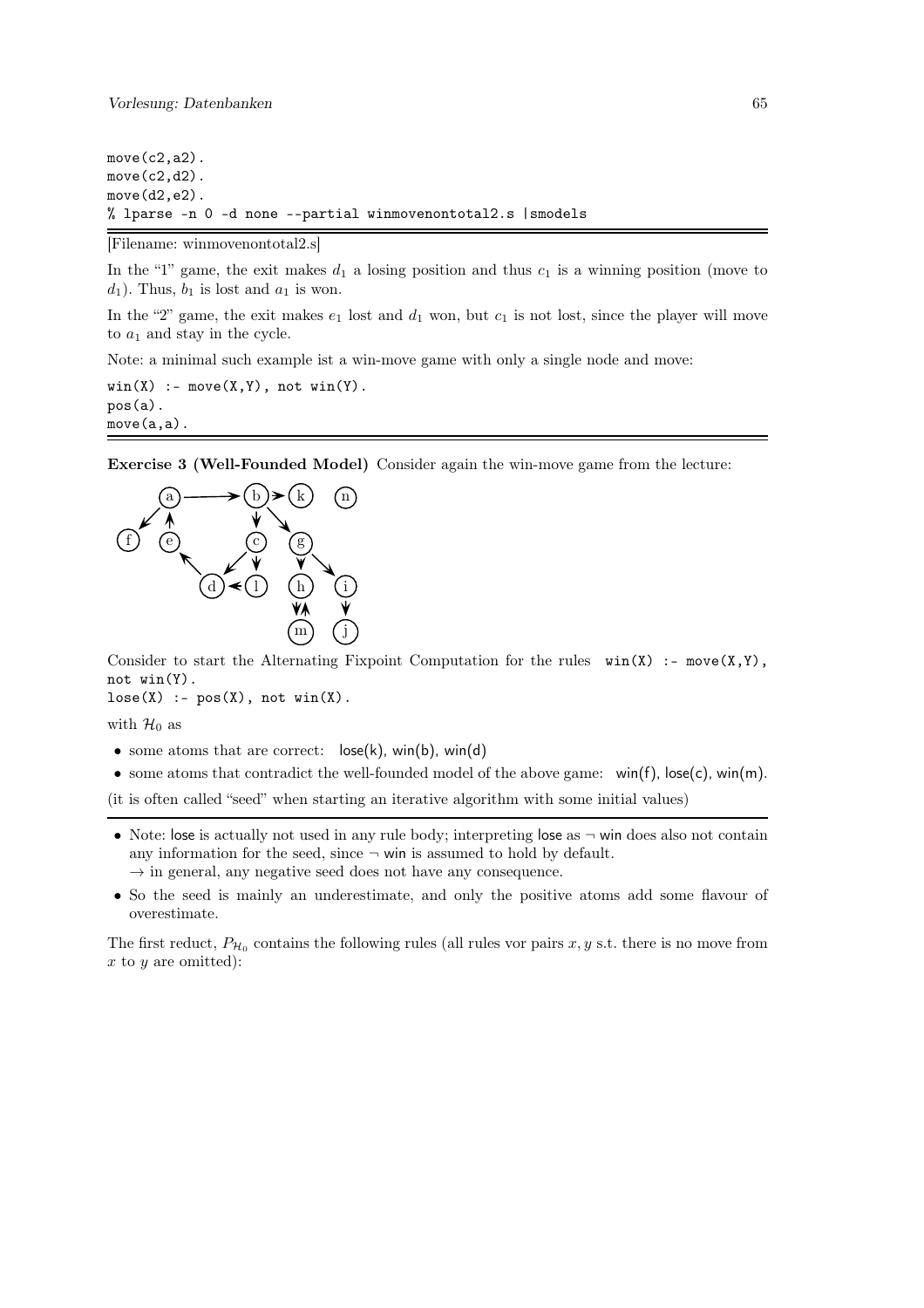```
win(a) : \textit{—move}(a, f), \textit{—win}(f).win(a) : \textit{—move}(a, b), \textit{—win}(b).win(b) : -move(b, c), \overline{\neg win(c)}.win(b) : -move(b, k), \overline{\neg win(k)}.win(c) : = move(c, d), \neg win(d).win(c) : -move(c, l), \rightarrow with(l).win(l) : = move(l, d), \quad win(d).win(d): -move(d, e), -win(e).win(e) : -move(e, a), -win(a).win(i) : -move(i, j), \overline{\neg win(j)}.win(g) : -move(g, i), \overline{\neg win(i)}.win(b) : -move(b, g), -win(g).
win(q) : -move(q, h), \neg win(h).win(h) : = move(h, m), \quad win(m).win(m) : -move(m, h), \overline{\neg win(h)}.lose(a) : -\overline{win(a)} true.lose(b) := \neg win(b).lose(c) : -\overline{win(c)} true.\textit{lose}(d) := \textit{win}(d).
                                                                  lose(e) : -\overline{\text{win}(e)} \ true.lose(f) := \neg win(f).lose(g) : -\overline{win(g)} true.lose(h) : -\overline{\text{win}(h)} \ true.lose(i) : -\overline{\text{win}(i)} \ true.lose(j) : -\overline{win(j)} true.lose(k) : -\overline{\text{win}(k)} \ \text{true}.lose(l) : -\overline{\text{win}(l)} \ true.lose(m) := \neg win(m).lose(n) : -\overline{\text{win}(n)} \ true.
```
Thus,  $\mathcal{H}_1 = T_{P_0}^{\omega}(\emptyset) = \{ \; win(b), win(c), win(d), win(e), win(g), win(i), win(m), \}$  $lose(a), lose(c), lose(e), lose(g), lose(h), lose(i), lose(j), lose(k), lose(l), lose(n) \}$ 

Note: Usually,  $\mathcal{H}_1$  would be an overestimate, but win(a) is (still) missing, since f was wrongly set to be won. Note that now, f is not re-derived to be won (i.e. it is already clear that is is not supported), but also  $\mathsf{lose}(f)$  is not yet there.

win(h) is not there, since m was fixed to be won (both are drawn in the original game).

The second reduct,  $P_{\mathcal{H}_1}$  contains the following rules (again, rules with no underlying move are omitted):

| $win(a) : -move(a, f), \neg win(f).$<br>$\text{win}(a) : \text{--move}(a, b), \neg \text{win}(b).$<br>$\textit{win}(b) : \textit{=move}(b, c), \textit{=write}(c).$<br>$win(b) : -move(b, k), \neg win(k)$ .<br>$\text{win}(c) : \text{--move}(c, d), \text{--win}(d).$<br>$win(c) : -move(c, l), \neg win(l).$<br>$win(l) : = move(l, d), \neg win(d).$<br>$\text{win}(d) : = \text{move}(d, e), \neg \text{win}(e).$<br>$win(e) : -move(e, a), \neg win(a).$<br>$win(i) : -move(i, j), \overline{\neg win(j)}.$<br>$win(g) : = move(g, i), \quad win(i).$<br>$\text{win}(b) : \text{--move}(b, g), \text{--win}(g).$<br>$win(g) : -move(g, h), \neg win(h).$<br>$win(h) : = move(h, m), \quad win(m).$ | $lose(a) : -\overline{win(a)} true.$<br>$lose(b) := \overline{win(b)}$ .<br>$tose(c) := \textit{win}(c).$<br>$tose(d) : -win(d)$ .<br>$tose(e) : -win(e).$<br>$lose(f) : -\overline{win(f)} true.$<br>$tose(g) := \neg win(g)$ .<br>$lose(h) : -\overline{\neg win(h)} true.$<br>$tose(i) := \text{win}(i).$<br>$lose(j) : -\overline{win(j)} true.$<br>$lose(k) : -\overline{win(k)} true.$<br>$lose(l) : -\overline{\psi}(l)$ true.<br>$tose(m) := \textit{win}(m).x$ |
|----------------------------------------------------------------------------------------------------------------------------------------------------------------------------------------------------------------------------------------------------------------------------------------------------------------------------------------------------------------------------------------------------------------------------------------------------------------------------------------------------------------------------------------------------------------------------------------------------------------------------------------------------------------------------------------------------------|-------------------------------------------------------------------------------------------------------------------------------------------------------------------------------------------------------------------------------------------------------------------------------------------------------------------------------------------------------------------------------------------------------------------------------------------------------------------------|
| $win(m) : -move(m, h), \neg win(h).$                                                                                                                                                                                                                                                                                                                                                                                                                                                                                                                                                                                                                                                                     | $lose(n) : -\overline{\text{win}(n)} \; true.$                                                                                                                                                                                                                                                                                                                                                                                                                          |

Thus,  $\mathcal{H}_2 = T^{\omega}_{P_{\mathcal{H}_1}}(\emptyset) = \{ \; win(a), win(b), win(c), win(e), win(g), win(i), win(m), \}$  $lose(a), lose(f), lose(h), lose(j), lose(k), lose(l), lose(n) \}$ 

Note: Usually,  $\mathcal{H}_2$  would be an underestimate. win(a) and lose(f) are now there, thus, the f issue is already corrected. But, win(e) is there, which is a consequence of having lose(a) before ... the f issue propagates through the game now.

Note that win(d) is not there, although it was there in the seed (an is finally true), but not yet supported.

 $win(c)$  is there,  $lose(c)$  is not there, so the c issue is also corrected (if there would be a longer chain between c and b, it would propagate through it until finally dying).

lose(h) and win(m) are both there (both are drawn in the original game, but win(m) was fixed in the seed).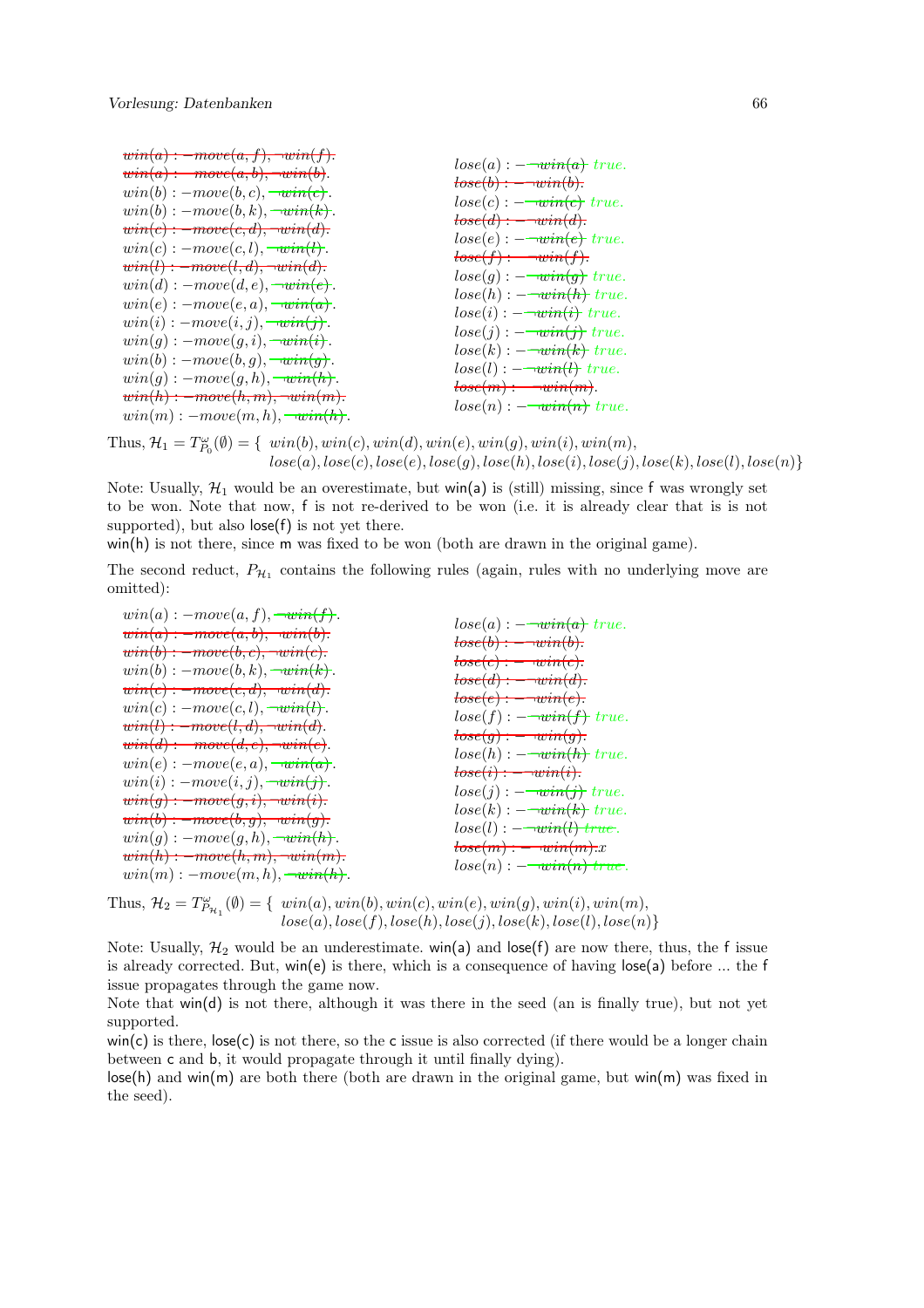The third reduct,  $P_{\mathcal{H}_2}$  contains the following rules (again, rules with no underlying move are omitted):

| $win(a) : -move(a, f), \overline{\neg win(f)}.$               | $tose(a) := \neg win(a).$                                                                                                                                                                                                                                                                                                                                                                                                                                                                                                                                                                                                         |
|---------------------------------------------------------------|-----------------------------------------------------------------------------------------------------------------------------------------------------------------------------------------------------------------------------------------------------------------------------------------------------------------------------------------------------------------------------------------------------------------------------------------------------------------------------------------------------------------------------------------------------------------------------------------------------------------------------------|
| $\text{win}(a) : \text{--move}(a, b), \text{--win}(b).$       | $tose(b) : -win(b)$ .                                                                                                                                                                                                                                                                                                                                                                                                                                                                                                                                                                                                             |
| $\textit{win}(b) : \textit{=move}(b, c), \textit{=win}(c).$   |                                                                                                                                                                                                                                                                                                                                                                                                                                                                                                                                                                                                                                   |
| $win(b) : -move(b, k), \neg win(k)$ .                         | $tose(c) := \neg win(c)$ .                                                                                                                                                                                                                                                                                                                                                                                                                                                                                                                                                                                                        |
| $win(c) : -move(c, d), \neg win(d).$                          | $lose(d) : -\overline{\text{win}(d)} \ true.$                                                                                                                                                                                                                                                                                                                                                                                                                                                                                                                                                                                     |
| $win(c) : -move(c, l), \neg win(l).$                          | $tose(e) : \underline{\hspace{2cm}} \underline{\hspace{2cm}} \underline{\hspace{2cm}} \underline{\hspace{2cm}} \underline{\hspace{2cm}} \underline{\hspace{2cm}} \underline{\hspace{2cm}} \underline{\hspace{2cm}} \underline{\hspace{2cm}} \underline{\hspace{2cm}} \underline{\hspace{2cm}} \underline{\hspace{2cm}} \underline{\hspace{2cm}} \underline{\hspace{2cm}} \underline{\hspace{2cm}} \underline{\hspace{2cm}} \underline{\hspace{2cm}} \underline{\hspace{2cm}} \underline{\hspace{2cm}} \underline{\hspace{2cm}} \underline{\hspace{2cm}} \underline{\hspace{2cm}} \underline{\hspace{2cm}} \underline{\hspace{2cm$ |
| $win(l) : -move(l, d), \neg win(d).$                          | $lose(f) : -\overline{\neg win(f)} true.$                                                                                                                                                                                                                                                                                                                                                                                                                                                                                                                                                                                         |
|                                                               | $tose(g) := \neg win(g)$ .                                                                                                                                                                                                                                                                                                                                                                                                                                                                                                                                                                                                        |
| $\textit{win}(d) : \textit{--move}(d, e), \textit{--win}(e).$ | $lose(h) : -\overline{\text{win}(h)} \ true.$                                                                                                                                                                                                                                                                                                                                                                                                                                                                                                                                                                                     |
| $\textit{win}(e) : \textit{--move}(e, a), \textit{--win}(a).$ | $tose(i) : -win(i).$                                                                                                                                                                                                                                                                                                                                                                                                                                                                                                                                                                                                              |
| $win(i) : -move(i, j), \overline{\neg win(j)}.$               | $lose(j) : -\overline{win(j)} true.$                                                                                                                                                                                                                                                                                                                                                                                                                                                                                                                                                                                              |
| $\text{win}(g) : \text{--move}(g, j), \text{--win}(j).$       | $lose(k) : -\overline{\text{win}(k)} \ true.$                                                                                                                                                                                                                                                                                                                                                                                                                                                                                                                                                                                     |
| $\textit{win}(b) : \textit{=move}(b, g), \textit{=win}(g).$   | $lose(l) : -\overline{\text{win}(l)} \; true.$                                                                                                                                                                                                                                                                                                                                                                                                                                                                                                                                                                                    |
| $win(q) : -move(q, h), \neg with(h).$                         |                                                                                                                                                                                                                                                                                                                                                                                                                                                                                                                                                                                                                                   |
| $win(h) : = move(h, m), \neg win(m).$                         | $tose(m) := -win(m)$ .                                                                                                                                                                                                                                                                                                                                                                                                                                                                                                                                                                                                            |
| $win(m) : -move(m, h), \neg win(h).$                          | $lose(n) : -\overline{\text{win}(n)} \text{ true}.$                                                                                                                                                                                                                                                                                                                                                                                                                                                                                                                                                                               |

Thus,  $\mathcal{H}_3 = T^{\omega}_{\mathcal{P}_{\mathcal{H}_2}}(\emptyset) = \{ \; win(a), win(b), win(c), win(g), win(i), win(m),$  $lose(d), lose(f), lose(h), lose(j), lose(k), lose(l), lose(n)\}$ 

 $\mathcal{H}_3$  would be an overestimate, but currently contains neither win(e) nor lose(e). This is still a consequence of the f issue.

On the other hand, the sequence shows that g, h, i, j, k, l, m and n do not change any more. One can also know that a (win because of f), b (win because of  $k$ ) and  $f$  (lose) will not change any more.

The rest follows and corrects then from the usual well-founded characteristics of the AFP computation.

The process can also be visualized by the original game (Green= win, recall that the lose predicate has been introduced only for demonstrational issues):

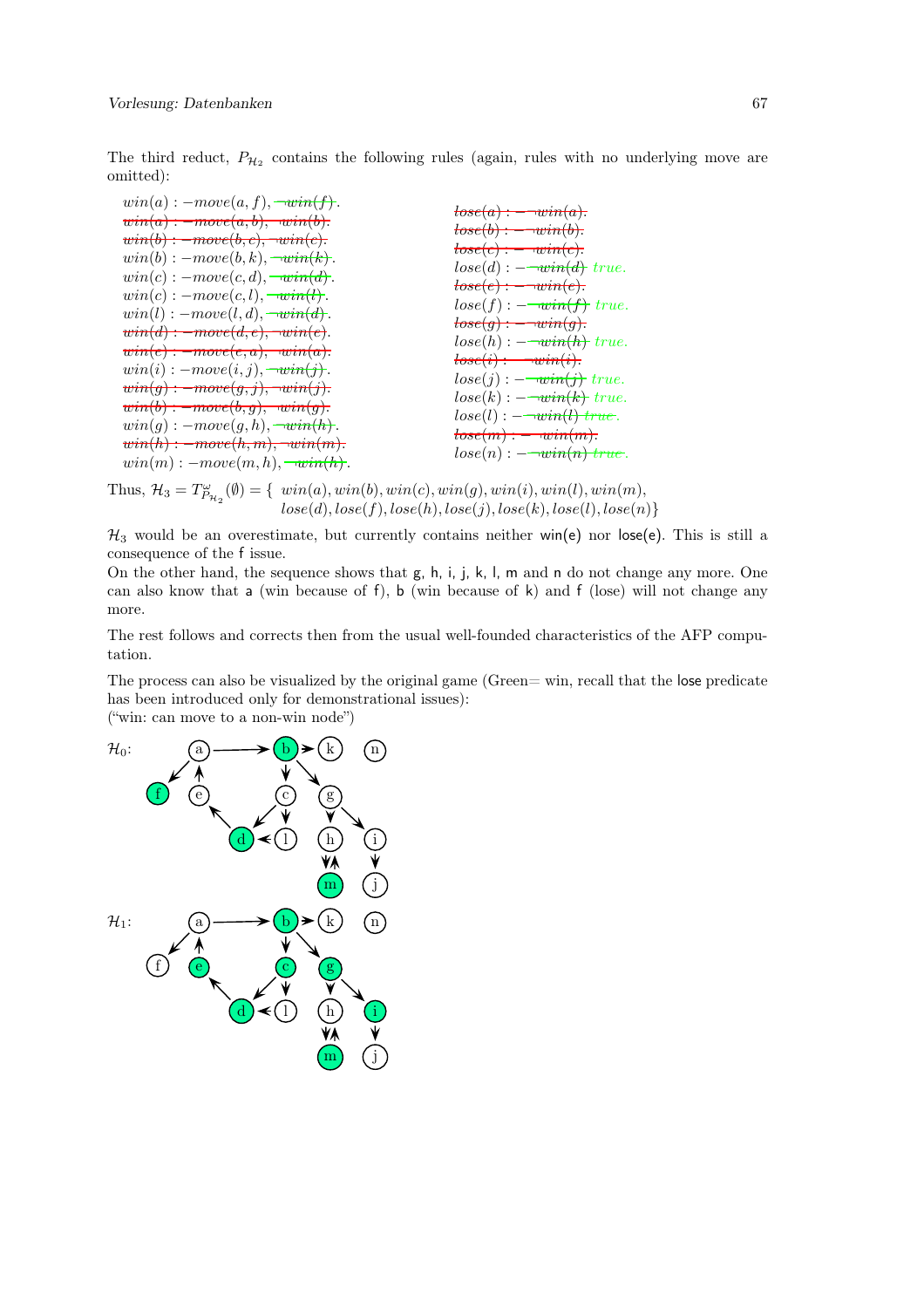

 $H_7 = H_6$ , is one of the two total stable models, namely the one which makes the seeded win(m) true.

Conclusions:

• "Seeding" correct positive atoms does not help much if the seed does not contain their support (recall: checking stability of the well-founded model is actually a full seed and reproduces in a single step!).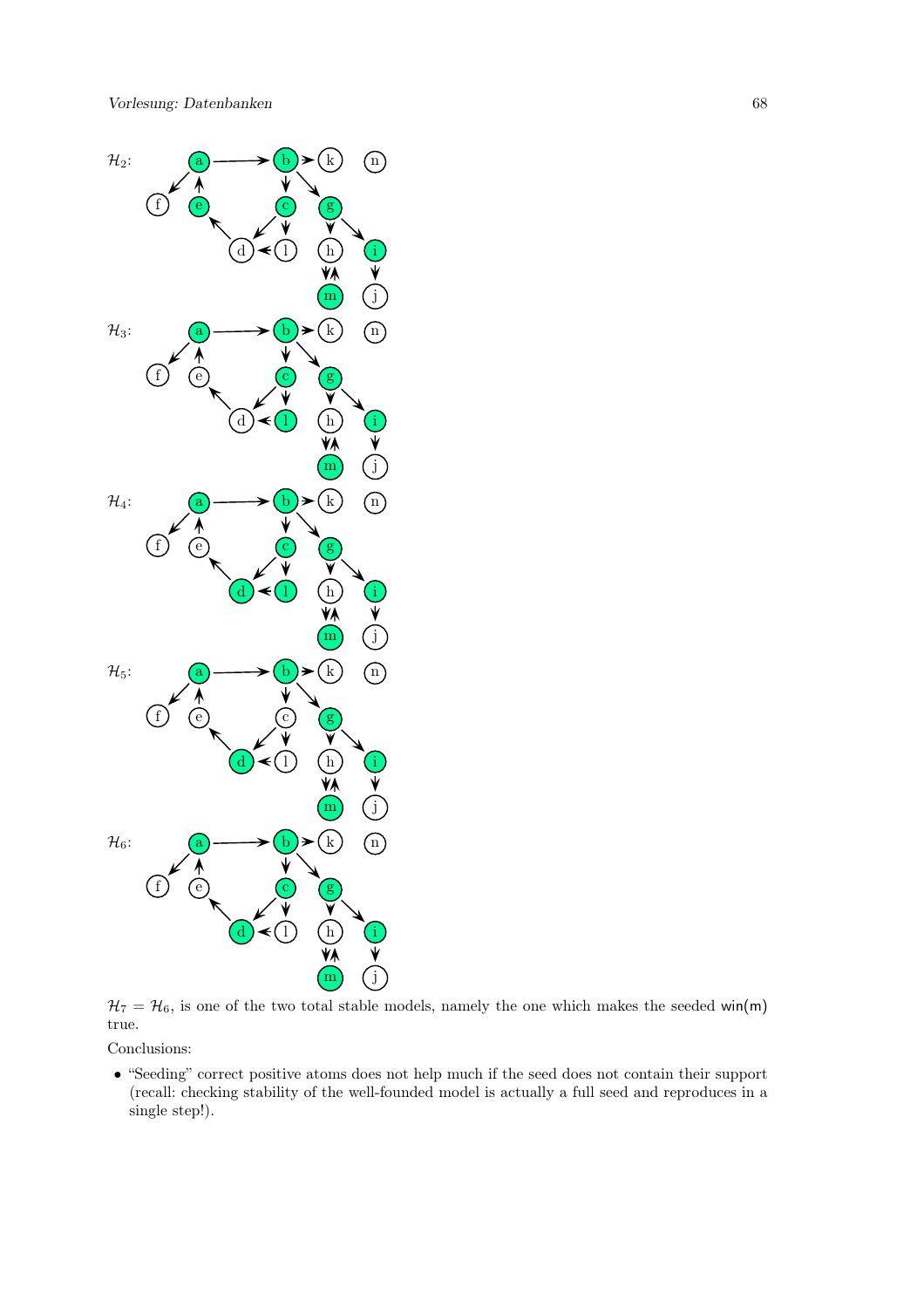- "Seeding" wrong positive atoms will remove them since they are not supported.
- "Seeding" positive atoms where the well-founded model is undefined can result in a stable model (if the support for there stability is also contained in the seed).
- "Seeding" positive atoms in general will not result in a fixpoint (seeding into a 3-cycle, where no total stable model exists; or only one win-position into a four-cycle, which is not sufficient to reproduce).

Note that it does in general not extend the interpretation to a stable model. Nevertheless, this can be used for strategies to find stable models.

Exercise 4 (Stable Models: soccer league) A newspaper article (in german) took the ranking of the 2nd german soccer league (after 29 rounds of the 2017/18 season, Friday april 13th morning) and shows a possible final table (after 34 rounds) where all teams from the 4th to the last, 18th place have 44 points each (the ranking is actually quite dense, all teams from 5th position on fight against relegation).

Original article:

```
https://www.welt.de/sport/article175403621/Fussball-Die-wahnsinnige-Tabellensituation-in-der-Zweiten-
html
```
How must the teams play such that this final table would come true?

Use the following fragment which contains all relevant data about the season:

```
round(29..34).
p(29..68). %% maximally 68P can be reached by the current leader
\text{team}(d). \text{team}(n). \text{team}(ki). \text{team}(r). \text{team}(in). \text{team}(bo).
team(bi). team(aue). team(svs). team(du). team(un). team(bs).
team(dd). team(sp). team(ft). team(hdh). team(da). team(kl).
% standings after 29 rounds:
points(29,d,53).
points(29,n,50).
points(29,ki,46).
points(29,r,41).
points(29,in,41).
points(29,bo,40).
points(29,bi,40).
points(29,aue,39).
points(29,svs,38).
points(29,du,38).
points(29,un,37).
points(29,bs,37).
points(29,dd,37).
points(29,sp,37).
points(29,ft,37).
points(29,hdh,34).
points(29,da,32).
points(29,kl,29).
% games of the remaining rounds:
game(30,in,n). game(30,hdh,d). game(30,dd,ki).
game(30,du,svs). game(30,ft,r). game(30,sp,un).
```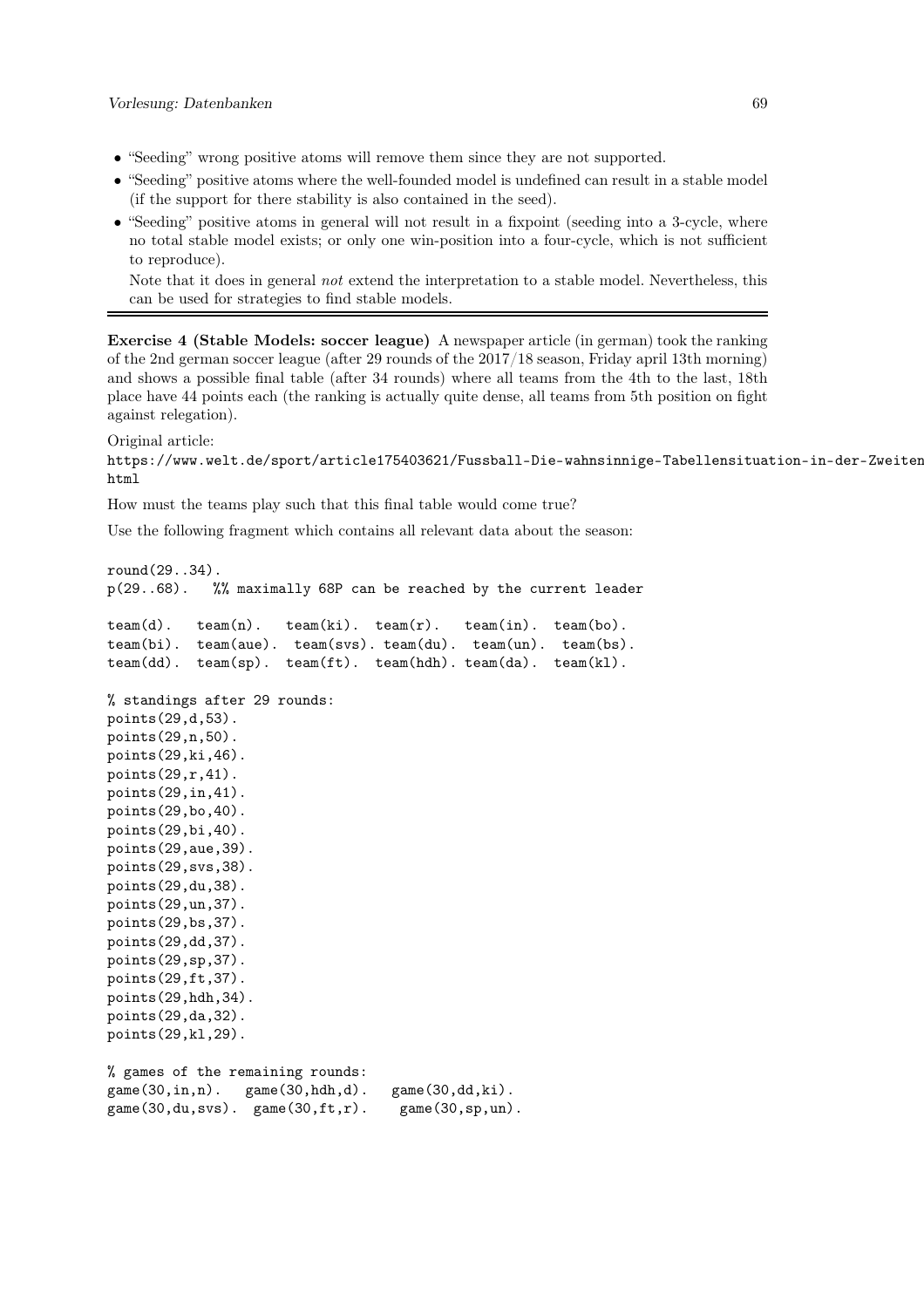```
game(30,bi,aue). game(30,da,bs). game(30,bo,kl).
game(31,ki,n). game(31,d,in). game(31,aue,du).
game(31,r,sp). game(31,svs,da). game(31,un,hdh).
game(31,bs,bi). game(31,kl,dd). game(31,ft,bo).
game(32,n,bs). game(32,dd,d). game(32,in,ki).
game(32,du,r). game(32,hdh,svs). game(32,da,un).
game(32,bi,kl). game(32,sp,ft). game(32,bo,aue).
game(33,svs,n). game(33,d,ki). game(33,ft,du).
game(33,r,da). game(33,un,bo). game(33,sp,bi).
game(33,bs,in). game(33,kl,hdh). game(33,aue,dd).
\text{game}(34,n,d). \text{game}(34,ki,bs). \text{game}(34,du,sp).
game(34,bo,r). game(34,dd,un). game(34,bi,svs).
game(34,in,kl). game(34,hdh,ft). game(34,da,aue).
```
Guess, how many possibilities exist.

The problem can be solved by 6+1 rules:

- every game is either won by the home team or by the guest team, or drawn,
- 4 rules for updating the points of the teams,
- a rule that specifies that the number of points at the end must be unique,
- and the requirement that the 15 teams each have 44 points at the end.

The solution lists 445878 possible models!

```
round(29..34).
p(29..68). %% maximally 68P can be reached by the current leader
\text{team}(d). \text{team}(n). \text{team}(ki). \text{team}(r). \text{team}(in). \text{team}(bo).
team(bi). team(aue). team(svs). team(du). team(un). team(bs).
team(dd). team(sp). team(ft). team(hdh). team(da). team(kl).
% standings after 29 rounds:
points(29,d,53).
points(29,n,50).
points(29,ki,46).
points(29,r,41).
points(29,in,41).
points(29,bo,40).
points(29,bi,40).
points(29,aue,39).
points(29,svs,38).
points(29,du,38).
points(29,un,37).
points(29,bs,37).
points(29,dd,37).
points(29,sp,37).
points(29,ft,37).
```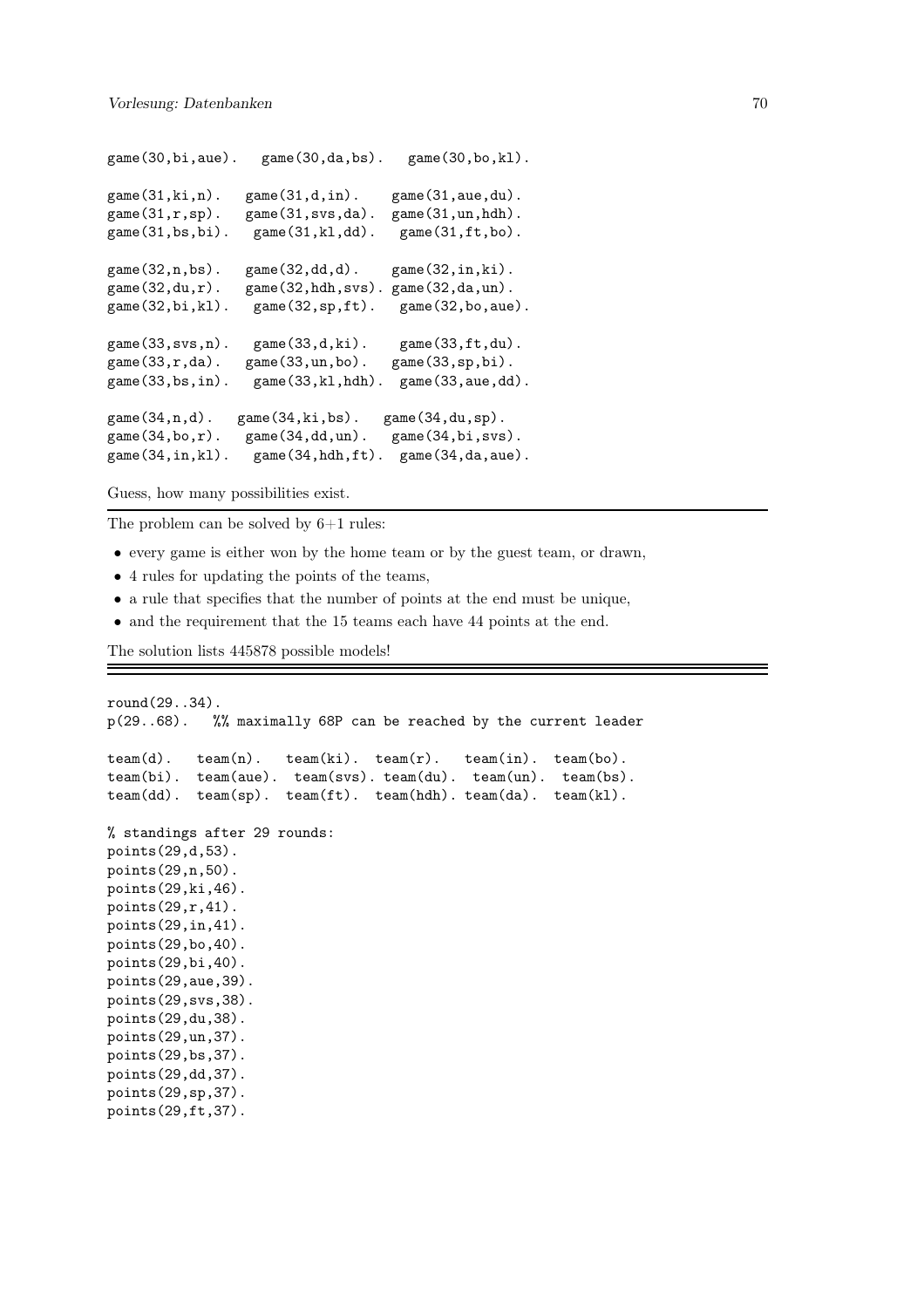```
points(29,hdh,34).
points(29,da,32).
points(29,kl,29).
% games of the remaining rounds:
game(30,in,n). game(30,hdh,d). game(30,dd,ki).
\text{game}(30, \text{du}, \text{svs}). \text{game}(30, \text{ft}, r). \text{game}(30, \text{sp}, \text{un}).
game(30,bi,aue). game(30,da,bs). game(30,bo,kl).
game(31,ki,n). game(31,d,in). game(31,aue,du).
game(31,r,sp). game(31,svs,da). game(31,un,hdh).
game(31,bs,bi). game(31,kl,dd). game(31,ft,bo).
game(32,n,bs). game(32,dd,d). game(32,in,ki).
\text{game}(32, du, r). \text{game}(32,hdh, svs). \text{game}(32, da, un).
game(32,bi,kl). game(32,sp,ft). game(32,bo,aue).
game(33,svs,n). game(33,d,ki). game(33,ft,du).
game(33,r,da). game(33,un,bo). game(33,sp,bi).
game(33,bs,in). game(33,kl,hdh). game(33,aue,dd).
game(34,n,d). game(34,ki,bs). game(34,du,sp).
game(34,bo,r). game(34,dd,un). game(34,bi,svs).
game(34,in,kl). game(34,hdh,ft). game(34,da,aue).
1{ win(R, X, Y), draw(R, X, Y), win(R, Y, X) }1 :- game(R, X, Y).
draw(R, Y, X) :- draw(R, X, Y), game(R, X, Y).
draw(R,Y,X) :- draw(R,X,Y), game(R,Y,X).
%%% "draw" symmetric makes it easier to "seed" results.
points(RR,X,M) :- win(RR,X,Y), points(R,X,N), RR = R+1, M = N+3, round(R), team(X), team(Y), p(N).points(RR,Y,N) :- win(RR,X,Y), points(R,Y,N), RR = R+1, round(R), team(X), team(Y), p(N).points(RR,X,M) :- draw(RR,X,Y), points(R,X,N), RR = R+1, M = N+1, round(R), team(X), team(Y), p(N).%%%% Alternative, less code, but slower
% 1{ result(R,X,Y,3,0), result(R,X,Y,1,1), result(R,X,Y,0,3) }1 :- game(R,X,Y).
% points(RR,X,PX2) :- result(RR,X,Y,DX,DY), points(R,X,PX),
% RR = R+1, PX2 = PX+DX, round(R), team(X), team(Y), p(PX), p(PY), e(DX,DY).
% points(RR,Y,PY2) :- result(RR,X,Y,DX,DY), points(R,Y,PY),
% RR = R+1, PY2 = PY+DY, round(R), team(X), team(Y), p(PX), p(PY), e(DX, DY).
points(34, X, 44) :- team(X), X != n, X != ki, X != d.
:- points(34,X,N1), points(34,X,N2), team(X), p(N1), p(N2), N1 != N2.
% kill models where N and D have more points than KI (113247 remain)
% :- points(34,n,PN), points(34,ki,PK), points(34,d,PD), PN > PK, PD > PK, p(PN), p(PD), p(PK).
% Can N still end up on 3rd place then?
% kill models where KI and N do not have more points than D: (80926 remain)
% :- points(34, n, PN), points(34, ki, PK), PN > PK, p(PN), p(PK).
% :- points(34,n,PN), points(34,d,PD), PN > PD, p(PN), p(PD).
```